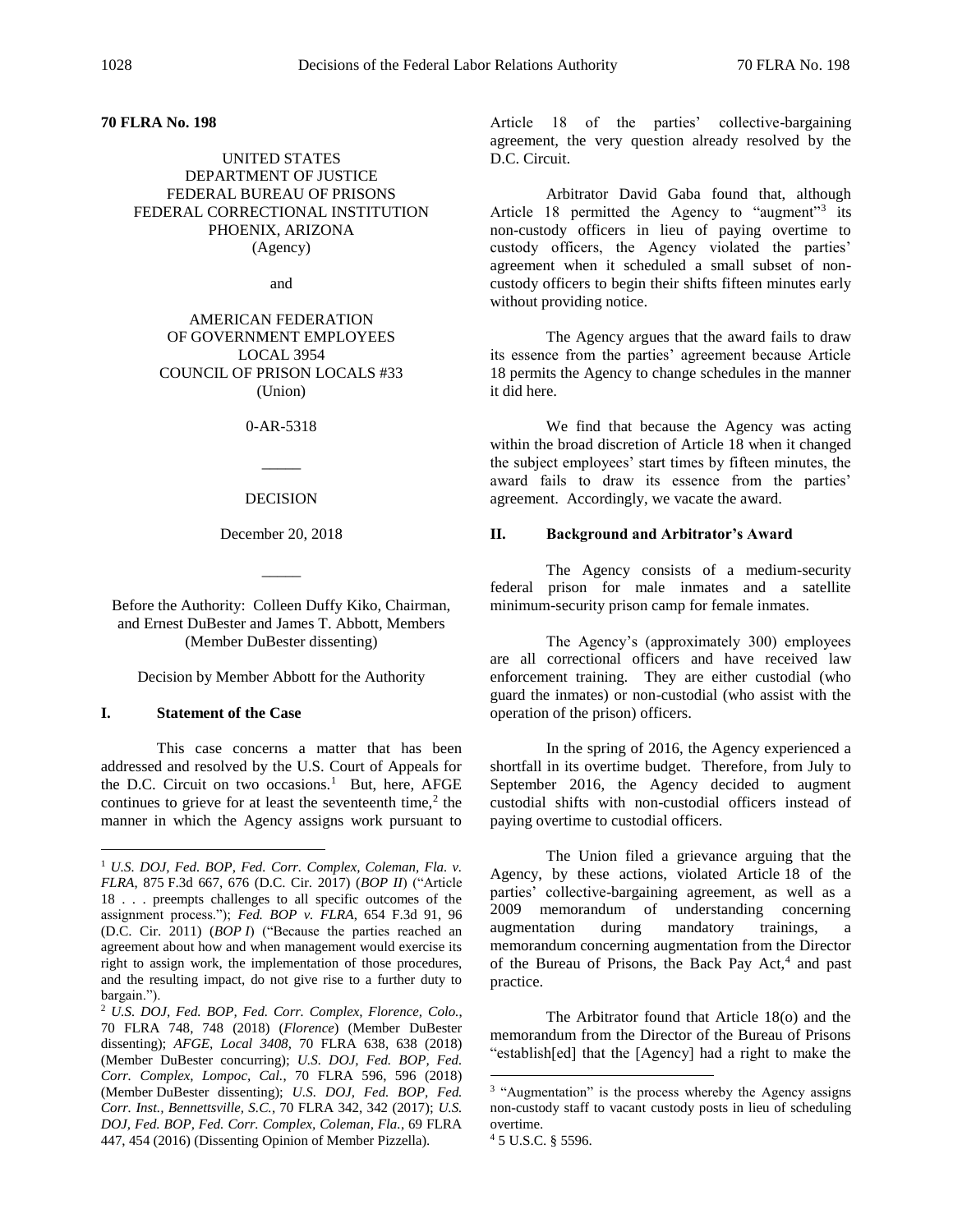augmentation changes necessary to avoid paying overtime."<sup>5</sup> Nonetheless, he found that the Agency had a duty to bargain the impact of the proposed augmentation. On this point, the Arbitrator acknowledged that the Agency attempted to bargain (making a proposal that non-custodial officers would work shifts from 6:00 a.m. to 2:00 p.m.), and that the Union refused to meet.<sup>6</sup> However, the Arbitrator determined that the Agency violated Article 4(b) of the parties' agreement by changing the parties' "practices and understandings" when it directed a small subset of the non-custodial officers to begin work at 5:45 a.m. instead of 6:00 a.m.<sup>7</sup> He concluded that those employees were entitled to backpay.<sup>8</sup>

The Agency filed exceptions to the award on October 2, 2017, and the Union filed an opposition on November 8, 2017.<sup>9</sup>

### **III. Analysis and Conclusion: The award fails to draw its essence from the parties' agreement.**

The Agency argues<sup>10</sup> that the Arbitrator's finding—that the subset of non-custodial officers whose shifts began fifteen minutes earlier without notice violated the parties' agreement—fails to draw its essence from Article  $18$ (o) of the parties' agreement.<sup>11</sup> As relevant here, Article 18(o) states that "[e]mployees shall be given at least twenty-four (24) hours['] notice when it is necessary to make shift changes . . . . For the purpose

 $\overline{a}$ 

of this Agreement, a shift change means a change in the starting and quitting time of more than two  $(2)$  hours."<sup>12</sup>

In *U.S. DOJ, Federal BOP, Federal Correctional Complex, Coleman, Florida. v. FLRA*, the D.C. Circuit emphasized that Article 18 "is the last word"<sup>13</sup> on the "procedures by which a warden formulates a roster, assigns officers to posts, and designates officers for the relief shift."<sup>14</sup> Accordingly, the Authority has held that, in accord with the D.C. Circuit, the Agency's "broad assignment discretion" permits it to augment shifts, in order to avoid paying overtime, without triggering a duty to bargain.<sup>15</sup>

Article 18(o) only requires notice when a shift change is greater than two hours. Therefore, the Arbitrator erred when he found that the Agency violated the parties' agreement by moving the non-custodial officers' shifts by fifteen minutes without notice. Furthermore, the parties had never agreed to the Agency's "proposal" that the shifts begin at 6 a.m., and the Arbitrator provided no explanation as to how a "proposal" that was neither bargained nor agreed to<sup>16</sup> could bind the Agency.<sup>17</sup> And so, the Arbitrator's finding contradicts the express language of the parties' agreement – which permits the Agency to change shift start times by up to two hours without advance notice – and therefore,

<sup>5</sup> Award at 26.

<sup>6</sup> *Id.* at 21; *see also id.* at 26 ("the Agency simply failed to follow its own proposal (that the Union refused to bargain)").

<sup>7</sup> *Id.* at 26.

<sup>&</sup>lt;sup>8</sup> *Id.* at 30. He also found that these employees were entitled to attorney fees. *Id.* at 29-30.

<sup>&</sup>lt;sup>9</sup> In its opposition, the Union argues that the Agency's exceptions are interlocutory and that the Agency failed to raise its arguments about the shift change to the Arbitrator. Opp'n at 6, 11. Because the Arbitrator resolved all issues submitted to arbitration and retained jurisdiction only to assist the parties in implementing the award, the Agency's exceptions are not interlocutory. *E.g., U.S. DHS, U.S. Citizenship & Immigration Servs.*, 68 FLRA 1074, 1076 (2015); *U.S. DOJ, Fed. BOP, USP Admin. Maximum (ADX), Florence, Colo.*, 64 FLRA 1168, 1170 (2010); *U.S. Dep't of the Air Force, Kirtland Air Force Base, Air Force Materiel Command, Albuquerque, N.M.*, 62 FLRA 121, 123 (2007). The Agency also raised its arguments at arbitration. *See* Exceptions, Attach. B, Agency's Closing Br. at 16. Accordingly, we decline to dismiss them under 5 C.F.R. §§ 2425.4(c), 2429.5.

<sup>&</sup>lt;sup>10</sup> Exceptions at 6.

<sup>&</sup>lt;sup>11</sup> The Authority will find that an arbitration award fails to draw its essence from a collective-bargaining agreement when the appealing party establishes that the award does not represent a plausible interpretation of the agreement. *Florence*, 70 FLRA at 749 n.9 (citing *AFGE, Local 2152*, 69 FLRA 149, 152 (2015) (*Local 2152*)).

<sup>12</sup> Exceptions, Attach. D (Master Agreement) at 46.

<sup>13</sup> 875 F.3d at 676.

<sup>14</sup> *Id.* at 671 (quoting *BOP I*, 654 F.3d at 95).

<sup>15</sup> *Florence*, 70 FLRA at 749 (citing *BOP II*, 875 F.3d at 676; *BOP I*, 654 F.3d at 96) (The Authority set aside an award that found that the increased use of augmentation was a change that triggered a bargaining obligation under Articles 4 and 7. The Authority found that the award failed to draw its essence from the parties' agreement—specifically the Agency's broad assignment discretion under Article 18.).

<sup>&</sup>lt;sup>16</sup> Award at 21 (evidence "tends to show that the Union simply refused to meet to bargain over the impact[] of the proposed augmentation"), 26 (stating that "the Union refused to bargain" over the "proposal"); *see also id.* at 4 (Art. 4(b): "On matters which are not covered in supplemental agreements at the local level, all written benefits, or practices and understandings between the parties implementing this agreement, which are negotiable, shall not be changed unless agreed to in writing by the parties."); Opp'n at 9 ("While the Agency and the Union did meet to discuss the possibility of changing the Augmentation procedure, no agreement was reached and no change should have been made unless it was agreed to 'in writing by both parties.'" (quoting the parties' agreement)).

<sup>&</sup>lt;sup>17</sup> Neither does the dissent explain how the augmentation change, which the Arbitrator found the Agency "had a right to make," both simultaneously established a "practice[] and understanding[]" and altered that same "practice[] or understanding[]" for a small subset of employees. Award at 26.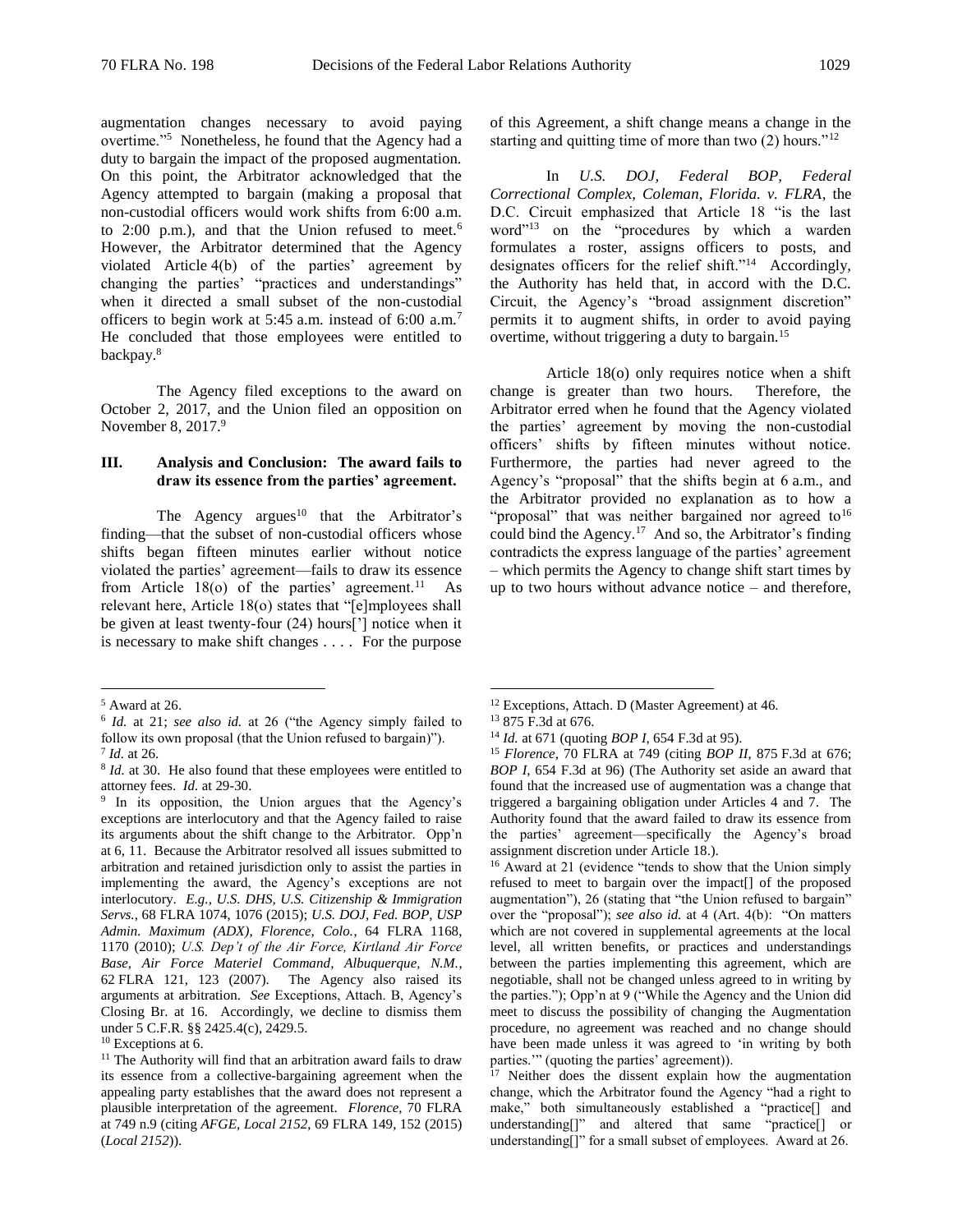is not a plausible interpretation of the parties' agreement.<sup>18</sup>

Because the Agency acted under Article 18's broad assignment discretion when it changed the shifts of certain non-custodial officers by fifteen minutes, $19$  the Arbitrator's contrary findings are not consistent with the parties' agreement.<sup>20</sup> Accordingly, we grant the Agency's essence exception<sup>21</sup> and set aside the award.<sup>22</sup>

### **IV. Decision**

 $\overline{a}$ 

We vacate the award.

<sup>18</sup> *U.S. DOD Educ. Activity*, 70 FLRA 937, 938 (2018) (*DODEA*) (Member DuBester dissenting); *U.S. Dep't of the Treasury, IRS*, 70 FLRA 806, 808 (2018) (*IRS*) (Member DuBester dissenting); *U.S. Dep't of the Treasury, IRS, Office of Chief Counsel*, 70 FLRA 783, 785-86 (2018) (*Chief Counsel*) (Member DuBester dissenting); *U.S. DHS, U.S. CBP, El Paso, Tex.*, 70 FLRA 623, 624 (2018) (*El Paso*) (Member DuBester dissenting).

<sup>19</sup> *BOP II*, 875 F.3d at 676; *BOP I*, 654 F.3d at 95; *Florence*, 70 FLRA at 749.

<sup>20</sup> *DODEA*, 70 FLRA at 938; *IRS*, 70 FLRA at 808 n.31 (an arbitrator cannot rely on a past practice to modify the clear terms of a contract); *Chief Counsel*, 70 FLRA at 785-86; *Florence*, 70 FLRA at 749 (citing *Local 2152*, 69 FLRA at 152); *El Paso*, 70 FLRA at 624.

<sup>21</sup> Because we set aside the award, we do not address the Agency's remaining exceptions. *Florence*, 70 FLRA at 749 (citing *AFGE, Local 2145*, 69 FLRA 7, 9 (2015)).

<sup>&</sup>lt;sup>22</sup> Because we vacate the award, including awarded backpay, we also set aside the Arbitrator's finding of attorney fees. *E.g.*, *AFGE, Council of Prison Locals, Local 1010*, 70 FLRA 8, 9 (2016) (without an award of backpay, attorney fees cannot be awarded under the Back Pay Act); *U.S. Dep't of the Army, U.S. Army Dental Activity Headquarters, XVIII Airborne Corps & Fort Bragg, Fort Bragg, N.C.*, 62 FLRA 70, 72 (2007) (Authority set aside attorney fees because it vacated award).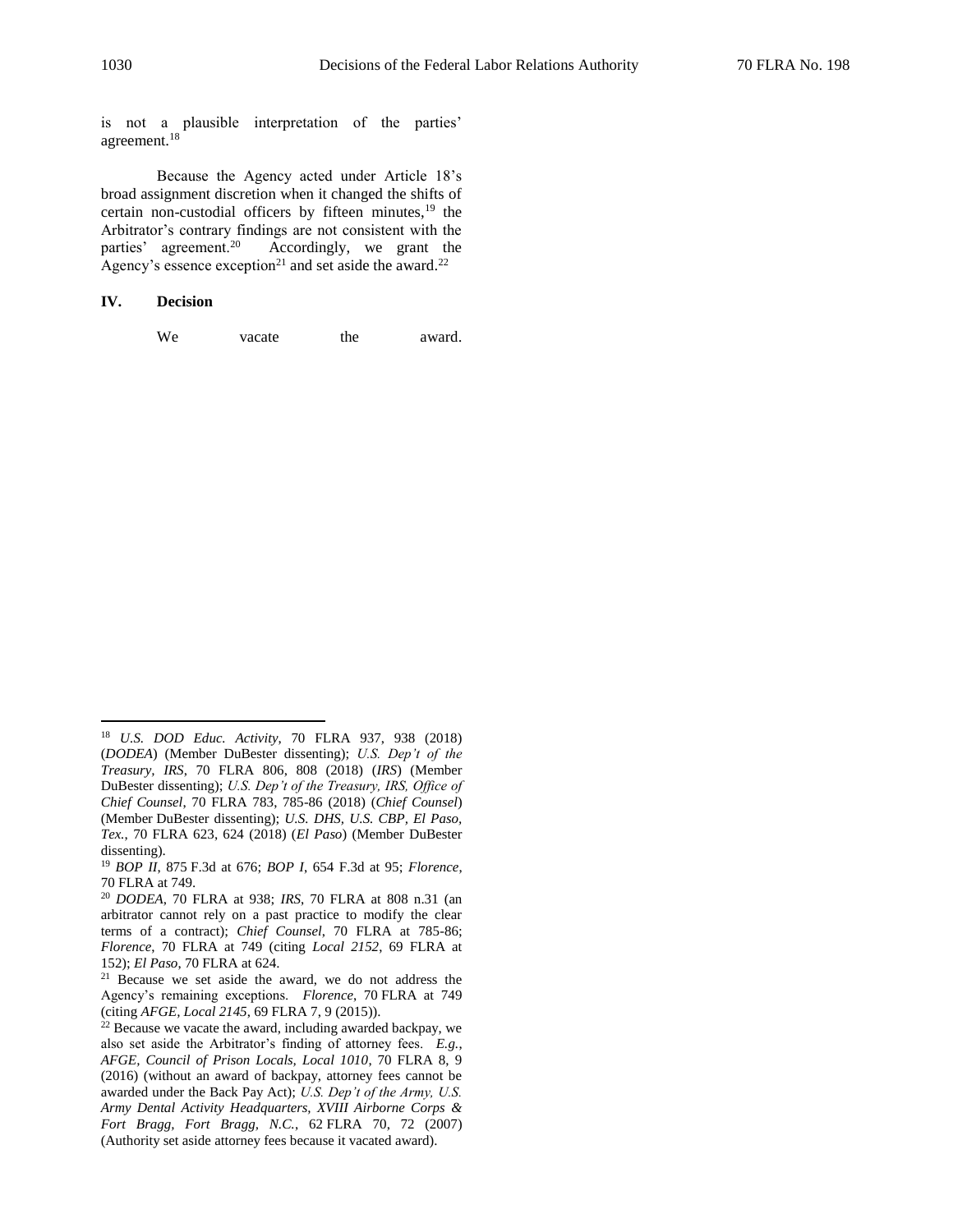# **Member DuBester, dissenting:**

I disagree with the majority's decision that the award fails to draw its essence from the parties' agreement. "[C]ontinuing its non-deferential treatment of arbitrators and their awards,"<sup>1</sup> the majority's essence analysis ignores the contract violation on which the Arbitrator based his award. Instead, disregarding the Arbitrator's contract interpretation, the majority relies on its own assessment, rather than the Arbitrator's, of which contract provision is relevant to the non-custodial officer work-schedule issue the Arbitrator resolved.

The majority's non-deferential treatment of the award in this case ignores the Supreme Court's declaration that "[t]he federal policy of settling labor disputes by arbitration would be undermined if [a reviewing body] ha[s] the final say on the merits of [an] award[]"<sup>2</sup>; a reviewing body has "no business overruling" an arbitrator simply because "[its] interpretation of the contract is different."<sup>3</sup>

To the contrary, when reviewing an arbitrator's interpretation of a collective-bargaining agreement, Authority precedent applies the deferential standard of review that federal courts use in reviewing arbitration awards in the private sector.<sup>4</sup> Under this standard, the Authority will grant an exception claiming that an arbitration award fails to draw its essence from the parties' agreement only when the excepting party establishes that the award: (1) cannot in any rational way be derived from the agreement; (2) is so unfounded in reason and fact and so unconnected with the wording and purposes of the collective-bargaining agreement as to manifest an infidelity to the obligation of the arbitrator; (3) does not represent a plausible interpretation of the agreement; or (4) evidences a manifest disregard of the agreement.<sup>5</sup> The Authority and the courts defer to arbitrators in this context "because it is the arbitrator's construction of the agreement for which the parties have bargained."<sup>6</sup>

 $\overline{a}$ 

The Arbitrator's award in this case draws its essence from the parties' agreement. As the majority acknowledges in its background discussion before beginning its analysis, the Arbitrator awarded backpay to certain non-custodial officers because the Agency violated Article  $4(b)$  of the parties' agreement.<sup>7</sup> The Arbitrator found that the Agency violated Article 4(b)<br>when it changed the parties' "practices and when it changed the parties' understandings" about when those employees would begin work.<sup>8</sup>

Article 4(b) states in relevant part: "[A]ll ... *practices and understandings* between the parties . . . shall not be changed unless agreed to in writing by the parties."<sup>9</sup> As the Arbitrator found, the parties had a "practice" or "understanding" concerning the work schedule for these non-custodial officers. Among other things, as the Arbitrator also found, the Union was at the meeting where the Agency, after notifying the Union of its intent, announced that it was implementing the schedule.<sup>10</sup>

But the Agency changed that schedule without notice, or an agreement "in writing by the parties."<sup>11</sup> The Arbitrator found that this violated Article 4(b). Addressing the change, the Arbitrator explained that "when the Agency simply failed to follow its own proposal [which it had implemented]," "[c]learly[] the parties' '*practices and understandings*' were changed."<sup>12</sup> And because the Agency "changed [the officers' schedules] without notice or notification,"<sup>13</sup> and without the Union's "agree[ment]  $\dots$  in writing,"<sup>14</sup> the Arbitrator found a contract violation and awarded the affected employees a remedy. The Arbitrator's interpretation and application of Article  $4(b)$ 's "practices and application of Article 4(b)'s "practices and understandings" language is clearly plausible, and accordingly draws its essence from the parties' agreement.

But the majority does not analyze the Arbitrator's interpretation and application of Article 4(b). Instead, the majority finds that the award fails to draw its essence from other contract provisions which the Arbitrator did not interpret or apply. In conducting this analysis, the majority non-deferentially, and without discussion, substitutes its own interpretation of the parties' agreement for the Arbitrator's determination that Article 4(b), by addressing the particular circumstances of the non-custodial officers' work-schedule change, is

<sup>1</sup> *U.S. Small Bus. Admin.*, 70 FLRA 885, 888 (2018) (Dissenting Opinion of Member DuBester); *see also U.S. DOJ, Fed. BOP, Fed. Corr. Complex, Florence, Colo.*, 70 FLRA 748, 750 (2018) (Dissenting Opinion of Member DuBester); *U.S. Dep't of Transp., FAA*, 70 FLRA 687, 690 (2018) (Dissenting Opinion of Member DuBester); *U.S. Dep't of the Treasury, IRS, Austin, Tex.*, 70 FLRA 680, 685-86 (2018) (Dissenting Opinion of Member DuBester); *U.S. Dep't of VA, Med. Ctr., Asheville, N.C.*, 70 FLRA 547, 549 (2018) (Dissenting Opinion of Member DuBester).

<sup>2</sup> *United Steelworkers of Am. v. Enter. Wheel & Car Corp*., 363 U.S. 593, 596 (1960) (*Steelworkers*).

<sup>3</sup> *Id.* at 599.

<sup>4</sup> *AFGE, Council 220*, 54 FLRA 156, 159 (1998).

<sup>5</sup> *Id.*

<sup>6</sup> *Id.* (quoting *U.S. DOL (OSHA)*, 34 FLRA 573, 575 (1990)).

<sup>7</sup> Majority at 3.

<sup>8</sup> Award at 26.

 $9$  *Id.* (quoting Art. 4(b)).

<sup>10</sup> *Id.* at 13.

<sup>&</sup>lt;sup>11</sup> *Id.* at 26 (quoting Art. 4(b)). <sup>12</sup> *Id.*

<sup>13</sup> *Id.* at 27.

<sup>14</sup> *Id.* at 26.